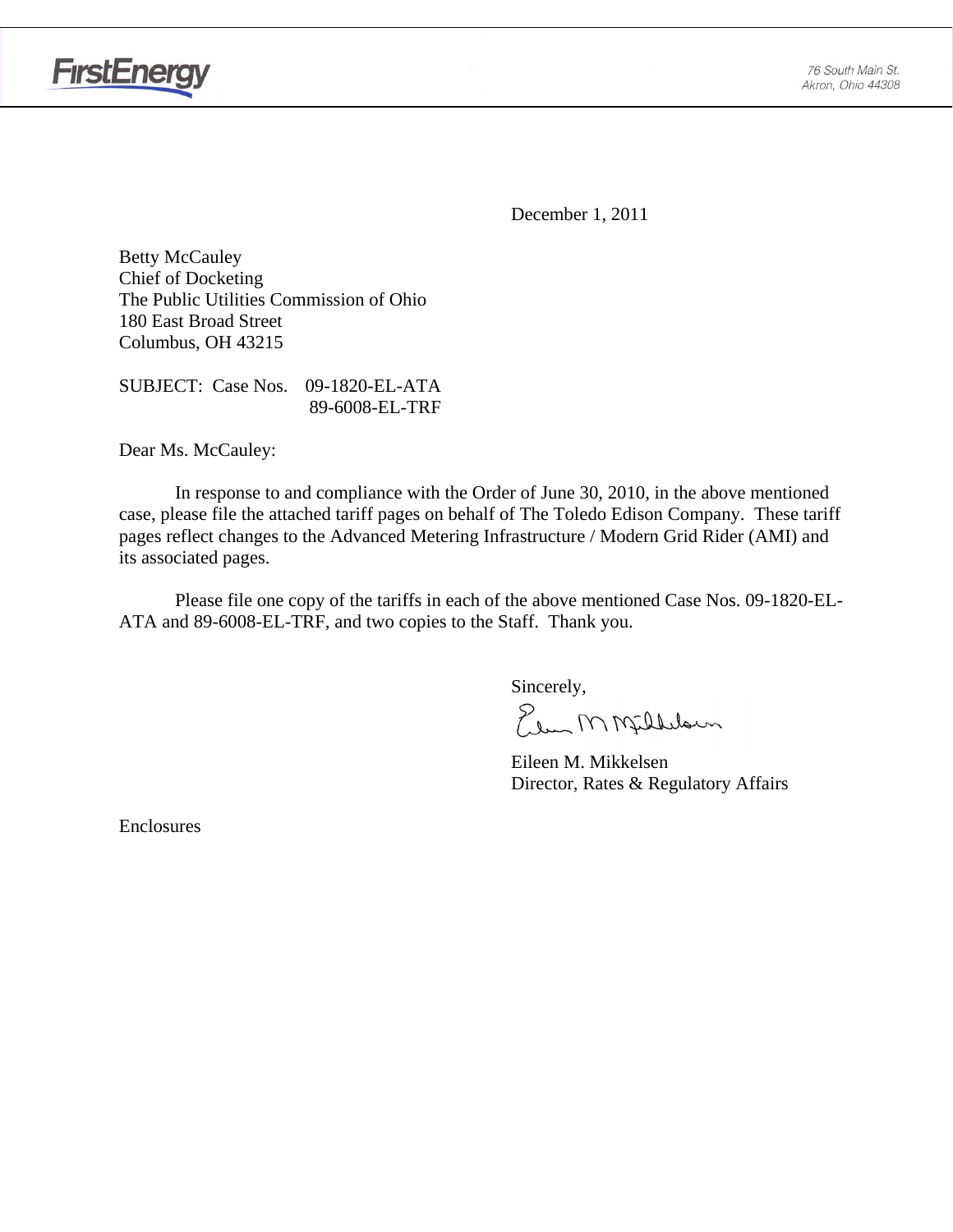## **TABLE OF CONTENTS**

The following rates, rules and regulations for electric service are applicable throughout the Company's service territory except as noted.

|                                                      | <b>Sheet</b>   | <b>Effective</b><br><b>Date</b> |
|------------------------------------------------------|----------------|---------------------------------|
| <b>TABLE OF CONTENTS</b>                             | 1              | $01 - 01 - 12$                  |
| <b>DEFINITION OF TERRITORY</b>                       | 3              | 01-23-09                        |
| <b>ELECTRIC SERVICE REGULATIONS</b>                  | $\overline{4}$ | $12 - 04 - 09$                  |
| <b>ELECTRIC SERVICE SCHEDULES</b>                    |                |                                 |
| Residential Service (Rate "RS")                      | 10             | 01-23-09                        |
| General Service - Secondary (Rate "GS")              | 20             | 01-23-09                        |
| General Service - Primary (Rate "GP")                | 21             | $01 - 23 - 09$                  |
| General Service - Subtransmission (Rate "GSU")       | 22             | 01-23-09                        |
| General Service - Transmission (Rate "GT")           | 23             | $01 - 23 - 09$                  |
| <b>Street Lighting Provisions</b>                    | 30             | 01-23-09                        |
| Street Lighting (Rate "STL")                         | 31             | 06-01-09                        |
| Traffic Lighting (Rate "TRF")                        | 32             | 01-23-09                        |
| Private Outdoor Lighting (Rate "POL")                | 33             | 06-01-09                        |
| <b>MISCELLANEOUS CHARGES</b>                         | 75             | 01-23-09                        |
| <b>OTHER SERVICE</b>                                 |                |                                 |
| <b>Partial Service</b>                               | 52             | $01 - 01 - 06$                  |
| Residential Renewable Energy Credit Purchase Program | 60             | 10-01-09                        |
| <b>Cogeneration and Small Power Producer</b>         | 70             | $01 - 01 - 03$                  |
| <b>Interconnection Tariff</b>                        | 76             | $01 - 01 - 09$                  |
| <b>PIPP Customer Discount</b>                        | 80             | 06-01-11                        |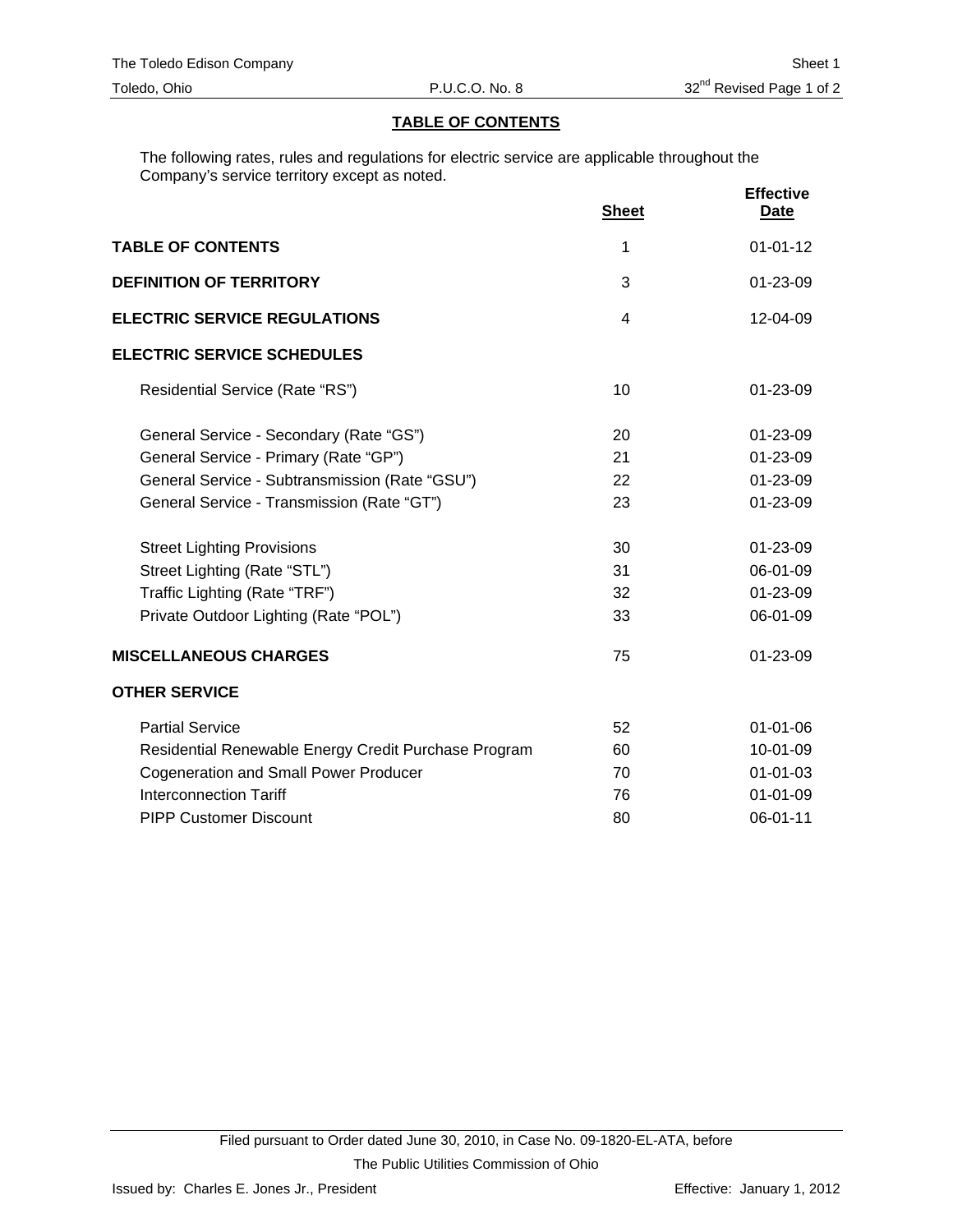## **TABLE OF CONTENTS**

| <b>RIDERS</b>                                          | <b>Sheet</b> | <b>Effective</b><br>Date |
|--------------------------------------------------------|--------------|--------------------------|
| Summary                                                | 80           | 09-01-11                 |
| <b>Residential Distribution Credit</b>                 | 81           | $05 - 21 - 10$           |
| <b>Transmission and Ancillary Services</b>             | 83           | 09-10-10                 |
| <b>Alternative Energy Resource</b>                     | 84           | $10 - 01 - 11$           |
| <b>School Distribution Credit</b>                      | 85           | 06-01-09                 |
| <b>Business Distribution Credit</b>                    | 86           | 01-23-09                 |
| <b>Hospital Net Energy Metering</b>                    | 87           | 10-27-09                 |
| Economic Development (4a)                              | 88           | 01-23-09                 |
| <b>Universal Service</b>                               | 90           | 12-22-10                 |
| State kWh Tax                                          | 92           | 01-23-09                 |
| Net Energy Metering                                    | 93           | 10-27-09                 |
| Delta Revenue Recovery                                 | 96           | $10 - 01 - 11$           |
| Demand Side Management                                 | 97           | 07-01-11                 |
| Reasonable Arrangement                                 | 98           | 06-01-09                 |
| <b>Distribution Uncollectible</b>                      | 99           | $10 - 01 - 11$           |
| Economic Load Response Program                         | 101          | 06-01-11                 |
| Optional Load Response Program                         | 102          | 06-01-11                 |
| <b>Generation Cost Reconciliation</b>                  | 103          | $10 - 01 - 11$           |
| Fuel                                                   | 105          | 12-14-09                 |
| Advanced Metering Infrastructure / Modern Grid         | 106          | $01 - 01 - 12$           |
| Line Extension Cost Recovery                           | 107          | 06-01-09                 |
| <b>Delivery Service Improvement</b>                    | 108          | 04-01-09                 |
| <b>PIPP Uncollectible</b>                              | 109          | $10-01-11$               |
| Non-Distribution Uncollectible                         | 110          | $10 - 01 - 11$           |
| <b>Experimental Real Time Pricing</b>                  | 111          | 06-01-11                 |
| <b>Experimental Critical Peak Pricing</b>              | 113          | 06-01-11                 |
| <b>Generation Service</b>                              | 114          | 06-01-11                 |
| Demand Side Management and Energy Efficiency           | 115          | 07-01-11                 |
| Economic Development                                   | 116          | 10-01-11                 |
| <b>Deferred Generation Cost Recovery</b>               | 117          | 06-01-09                 |
| Deferred Fuel Cost Recovery                            | 118          | $01 - 01 - 11$           |
| Non-Market-Based Services                              | 119          | 06-01-11                 |
| <b>Residential Deferred Distribution Cost Recovery</b> | 120          | 09-01-11                 |
| Non-Residential Deferred Distribution Cost Recovery    | 121          | 09-01-11                 |
| <b>Residential Electric Heating Recovery</b>           | 122          | 09-01-11                 |
| <b>Residential Generation Credit</b>                   | 123          | 09-01-11                 |
| <b>Delivery Capital Recovery</b>                       | 124          | $01 - 01 - 12$           |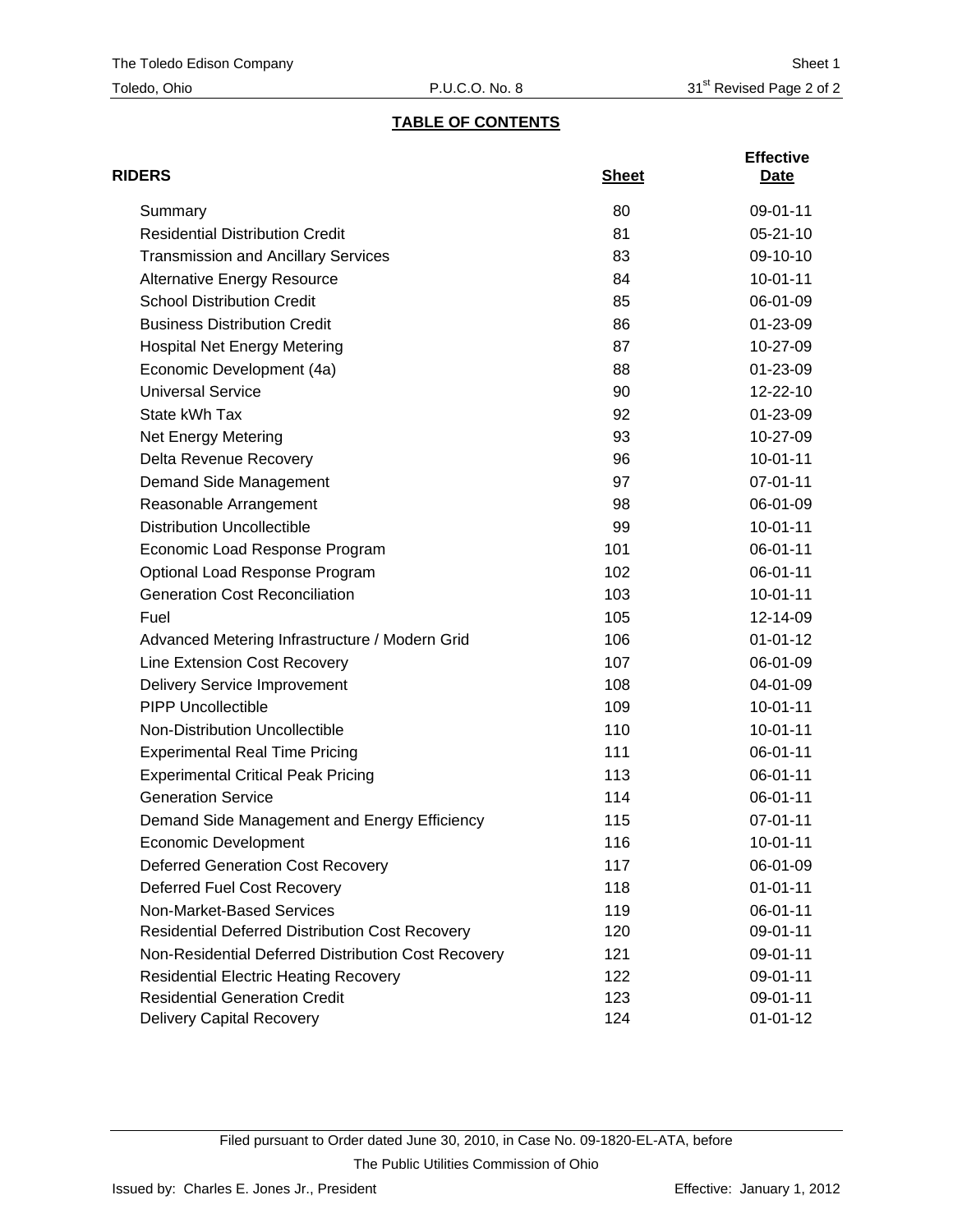#### **RIDER AMI Advanced Metering Infrastructure / Modern Grid Rider**

## **APPLICABILITY:**

Applicable to any customer who receives electric service under the Company's rate schedules, with the exception of General Service - Transmission (Rate "GT"). This Advanced Metering Infrastructure / Modern Grid Rider charge is a fixed monthly charge and will be effective for service rendered beginning January 1, 2012. This Rider is not avoidable for customers during the period the customer takes electric generation service from a certified supplier.

## **CHARGE \*:**

| <b>RS</b>               | \$0.055 |
|-------------------------|---------|
| <b>GS</b>               | \$0.281 |
| <b>GP</b>               | \$4.132 |
| GSU                     | \$4.087 |
| STL (per lighting unit) | \$0.012 |
| <b>TRF</b>              | \$0.051 |
| <b>POL</b>              | \$0.072 |

\* The charges listed above, except those for rate schedule STL, will be applied per customer, per month. Any customer who receives electric service under rate schedule STL will have the above charge applied per lighting unit, per month.

## **RIDER UPDATES:**

The charges contained in this Rider shall be updated and reconciled on a quarterly basis. No later than December 1st, March 1st, June 1st and September 1st of each year, the Company shall file with the PUCO a request for approval of the Rider charges which, unless otherwise ordered by the PUCO, shall become effective on a service rendered basis on January 1st, April 1st, July 1st and October 1st of each year.